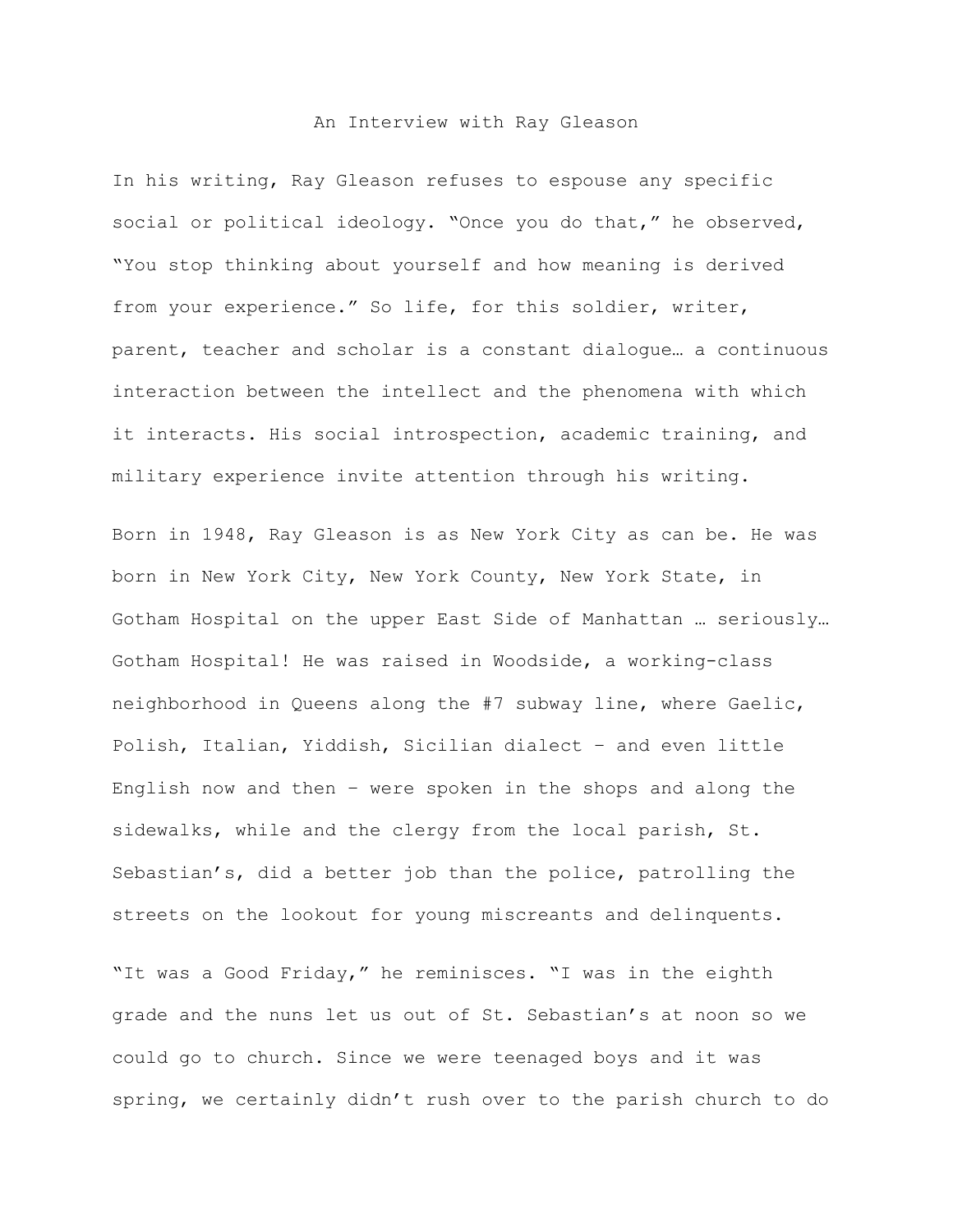the Stations. Instead we chose up a baseball game in a vacant lot about two blocks from the school. We didn't even finish the second inning before the nuns rounded us up, frog-marched us back to the school, and called our parents to take us home.

The one of the two most formative experiences on Ray Gleason's early development was attending a Roman Catholic seminary, Maryknoll Junior Seminary, "The Venard," in the mountains of eastern Pennsylvania coal country just north of Scranton. The other was serving as an infantryman in the Viet Nam conflict.

The former made him a socially conscious, spiritually oriented scholar. "At the Venard, I joined any movement that fought for social justice, like helping to build houses for the poor, collecting for food banks, and marching for equal housing with the NAACP," he explains. "I simply could not accept poverty and prejudice as a part of my America. And still, there's a part of me-I call it my 'inner nerd'-that rhapsodizes over Virgil's description of Aeneas' encounter with the shade of Dido in the Underworld or over Catullus' despair over his lost Lesbia, but only in the original Latin!"

Vietnam showed him the ultimate limits of humanity… how far a human being can be stretched and still maintain some tenuous grasp on human compassion. "Many of us went to fight in Vietnam because we thought it was the 'right thing,' protecting the

2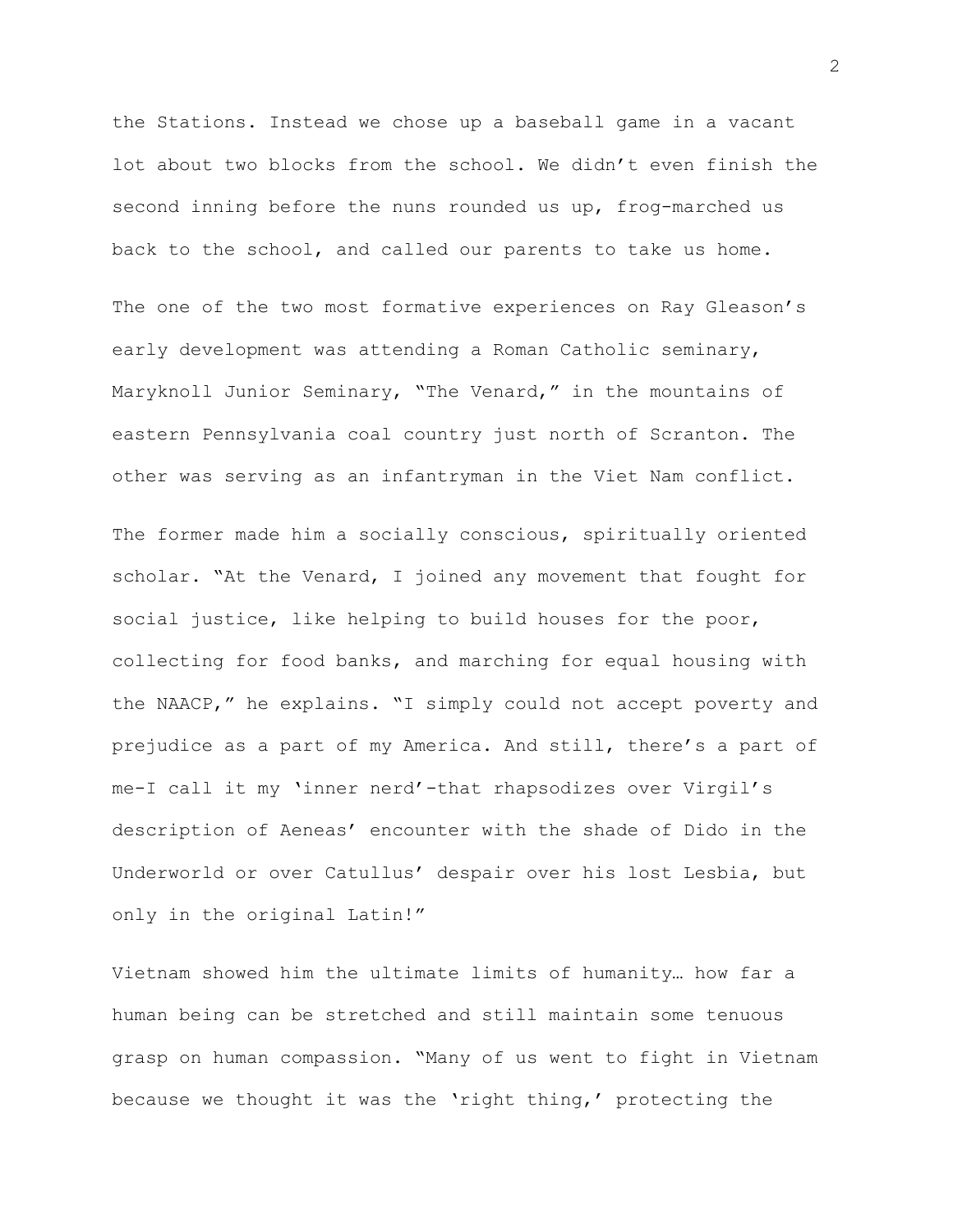human rights of the South Vietnamese people," he explains one of the themes of his new book, *The Violent Season*. "While there, I had never experienced so great an attachment between people, as I did with the young infantrymen with whom I served. It was a love really… in an environment of violence, horror, death and hopelessness."

He retired from the Army in the early nineties and, having received an undergraduate degree from Hunter College in New York and a Master of Arts in English from Northwestern, he attended the Doctoral program in English literature at Northwestern University. "I had an opportunity to go to New York University," he quips, "But I felt that I had to do my graduate work in the Midwest. I wanted to teach literature in college, but how could I have any credibility with my students if I referred to authors as 'CHAW-sah' or 'Shakes-Bee-yah' while I sipped some CAW fee?"

Instead of immediately entering academia, he took advantage of the leadership and technical skills he had acquired in the Army and entered the business world. "I was getting ready to take my comps," he remembers, "When a buddy of mine called. He said he was in New Jersey and had run into an executive from AT&T, who complained that she couldn't find anyone in the Chicago area to build and run a data center. My buddy said he hoped I didn't mind but he gave her my name. As much as I wanted to go off to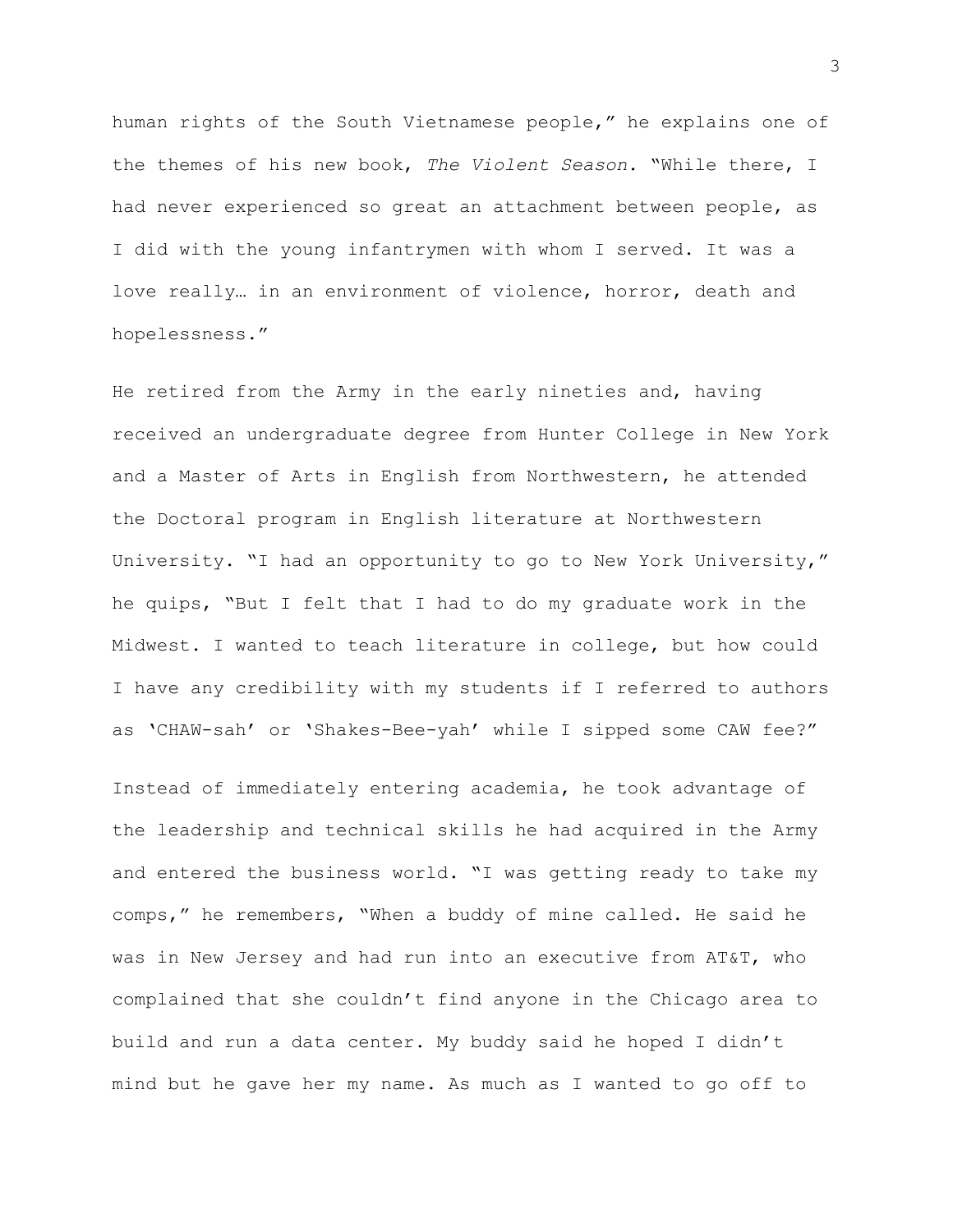some ivory tower and worship the muses, I had four kids to feed and to put through college. That had priority. The muses had to wait."

He finished his Doctorate and began teaching Medieval Lit parttime at Northwestern, but stayed in the business world for about ten years. "I finally wrote my last tuition check, did a happy dance, and realized that now I could 'work for myself' and do what I wanted to do," he explains. A private high school, The Culver Academies in Indiana, gave him the opportunity to teach ethics in their leadership program, so he sold the condo in Evanston, packed his books and cats and moved down behind the Corn-Silk Curtain.

While teaching in Indiana, he met his wife, Jan Peyser, who was then an English teacher, but has since retired from teaching to become an award-winning silversmith, jeweler, and the founder, owner, designer and creator of Jan Peyser Jewelry, LLC.

Also, he began writing. "At first, I wrote academic articles on Old French literature and on leadership. Then, I wrote *A Grunt Speaks* based on my experiences the Vietnam war. I wrote it as a way of dealing with some of my own *bêtes noires* … you know … the dark fears that you have to drag out into the light and render absurd, so they have no power over you … but I was surprised at readers' interest and acceptance. I'm especially gratified when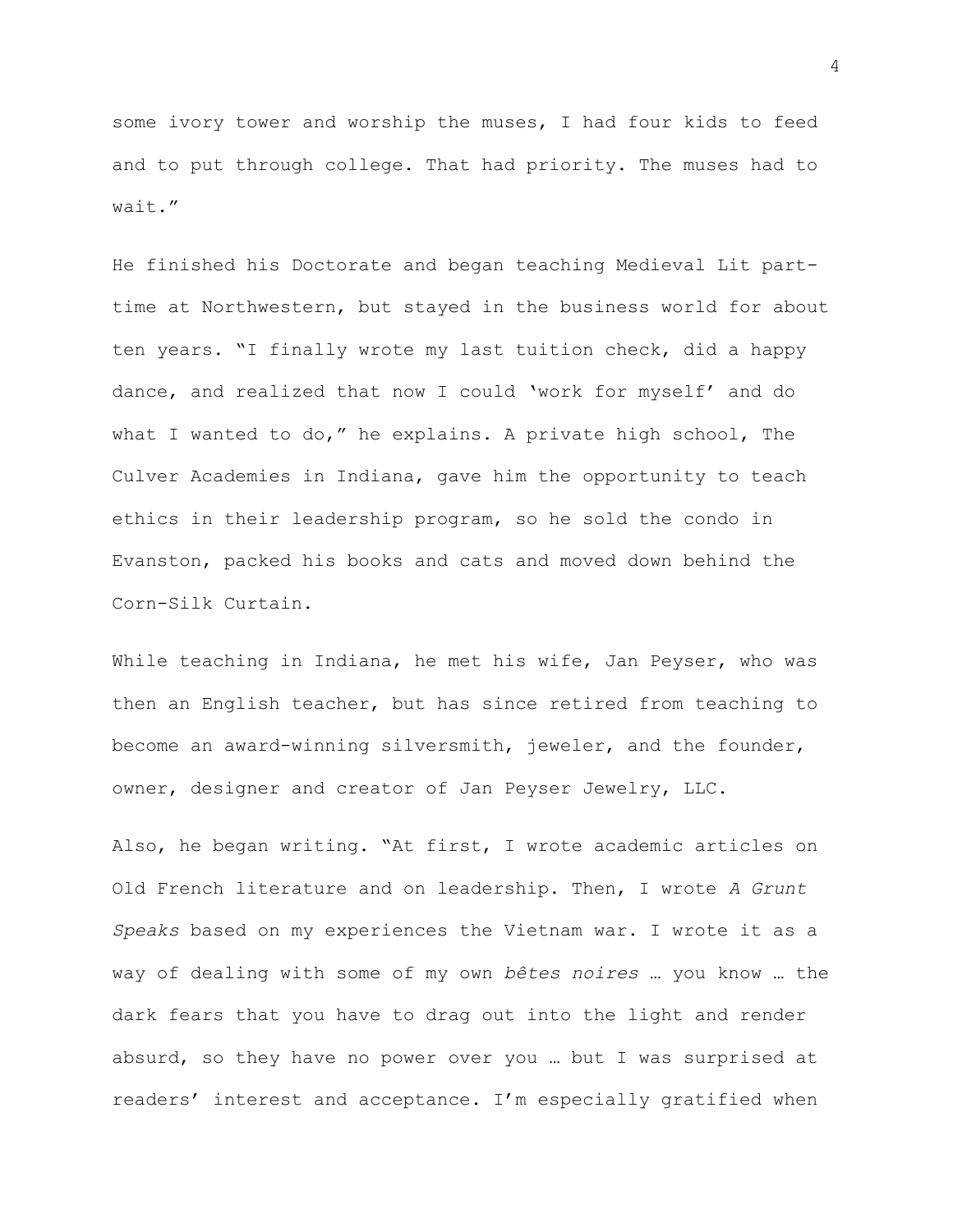someone tells me, 'I gave a copy of your book to my dad. He was in Nam and he never talks about it, but he really enjoyed your book.'"

If *Grunt* was written for his fellow vets of the Vietnam war and for those who are curious about the Vietnam infantry-culture, his next book, *The Violent Season*, reaches out to a more general audience to explain the role that this war played in the development of his generation.

"Vietnam vets not only have to deal with the trauma of combat, but also the trauma of America's seeming rejection of their sacrifice, the pop-culture's consistent portrayal of the Vietnam vet as a criminal and addict," he states with some passion. "I tell a story in the forward of A Grunt Speaks,

"One time, in graduate school, I was in the student center having a beer with the professor and some students after class. I went to grad school while still in the Army, so I was a bit older than the other students (and at least half the faculty) and my hair was a bit too short to be stylish. I know it was October, 1986, because we were watching the Mets and the Astros play in the National League Championship Series. The prof and I were both New York ex-pats and Met fans despite the university being a hotbed of Cub-ism and other futilities. One of the students, a young woman who looked to me to be about twelve, but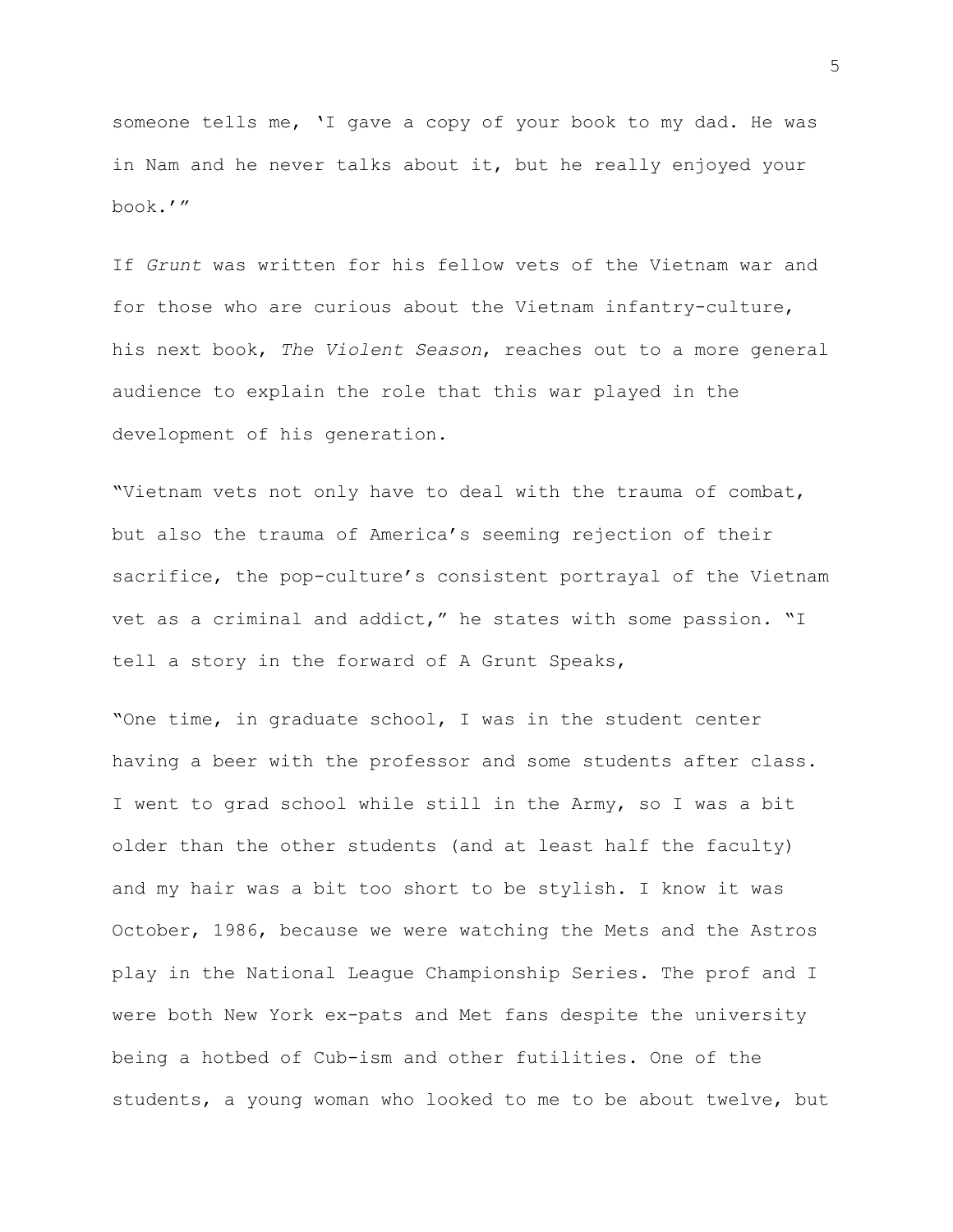was obviously old enough to buy a beer, asked me if I had been in Vietnam. I guess the haircut and the twitching gave me away. I froze! Which in itself was amazing! I was a combat-experienced infantry officer and Ranger. Shoot at me, I don't freeze! Drop artillery on me, I don't freeze! A twenty-something on a college campus asks me if I had been in 'Nam—I freeze up like a can of beer left in the freezer too long (apologies for the metaphor … too much Raymond Chandler at an impressionable age). What the hell, I thought, Vietnam was ancient history to these kids. So I told her I had been there. When I said this, she reached across the table and laid her hand on my arm and said, 'I don't think anyone really appreciates what you guys did over there. Thanks!' I plotzed! I had been out of 'Nam over fifteen years and this was the first time anyone had shown any gratitude or even tried to make me feel okay about what I and my buddies had gone through over there."

One of his purposes for writing *Season* is to reach out to his fellow countrymen and inspire them to become more like that young woman at Northwestern who welcomed him home after almost twenty years of wandering in the shadows of trauma, doubt and rejection.

Although writing *The Violent Season* is a climatic event in Ray Gleason's writing career, he has no intention of stopping there.

6